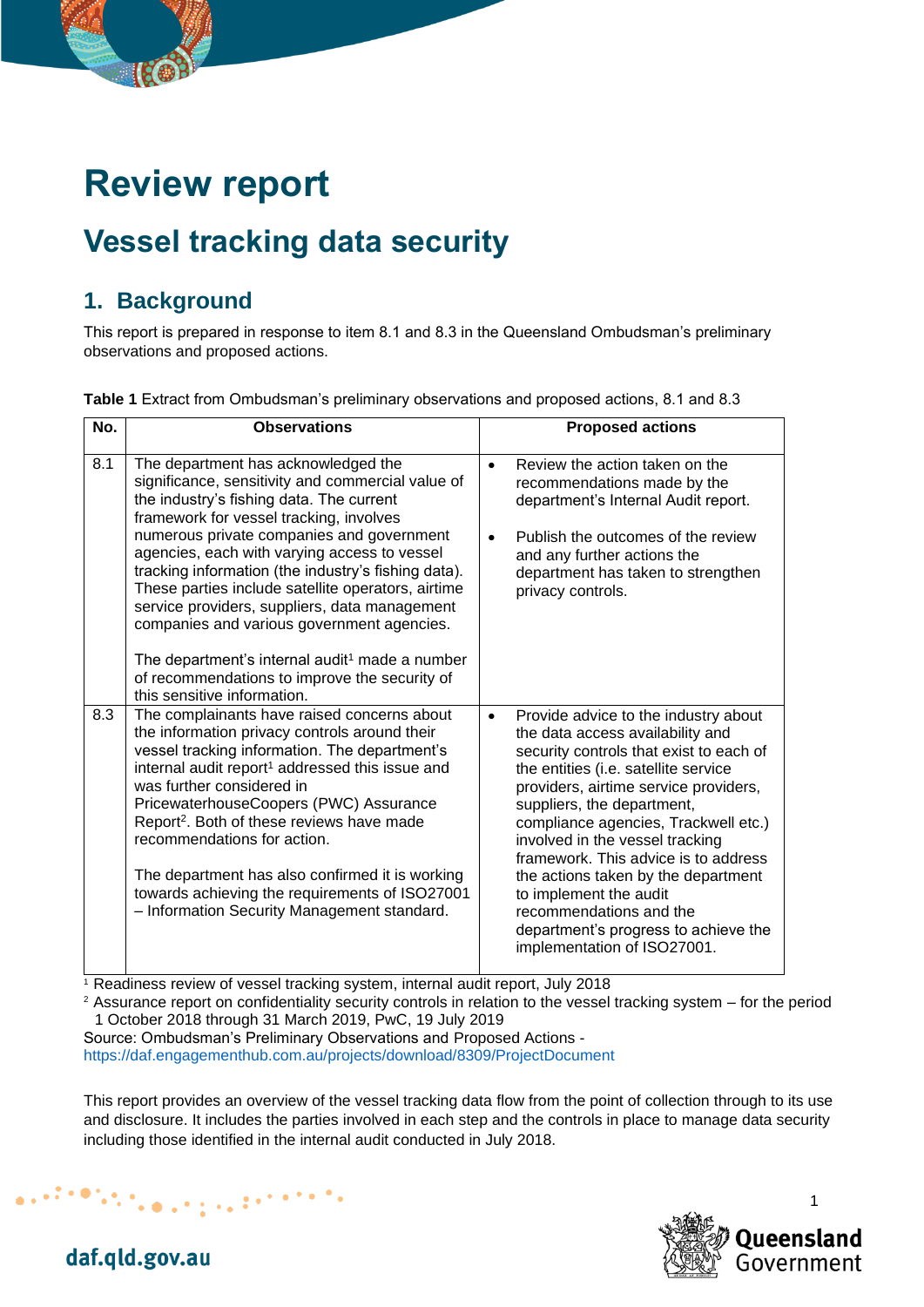

## **2. Overview of vessel tracking system and data flow**

The overview of the vessel tracking system and the vessel tracking data flow is depicted in Figure 1 below.



**Figure 1:** Vessel tracking system and data environment

#### **2.1 Collection of vessel tracking data**

The Department of Agriculture and Fisheries (DAF) collects vessel tracking data from commercial fishers under section 80 of the *Fisheries Act 1994*. Under this section, commercial fishers have the obligations to install approved vessel tracking units, and to send vessel tracking data to DAF via the approved vessel tracking airtime service provider. The current approved airtime service providers are Pivotel, Pole Star and CLS Oceania.

The information of a vessel's location is sent from the vessel tracking unit directly to a communications satellite. This information is then received by a land based receiver station and forwarded to a web-based visual platform and to DAF's database.



daf.qld.gov.au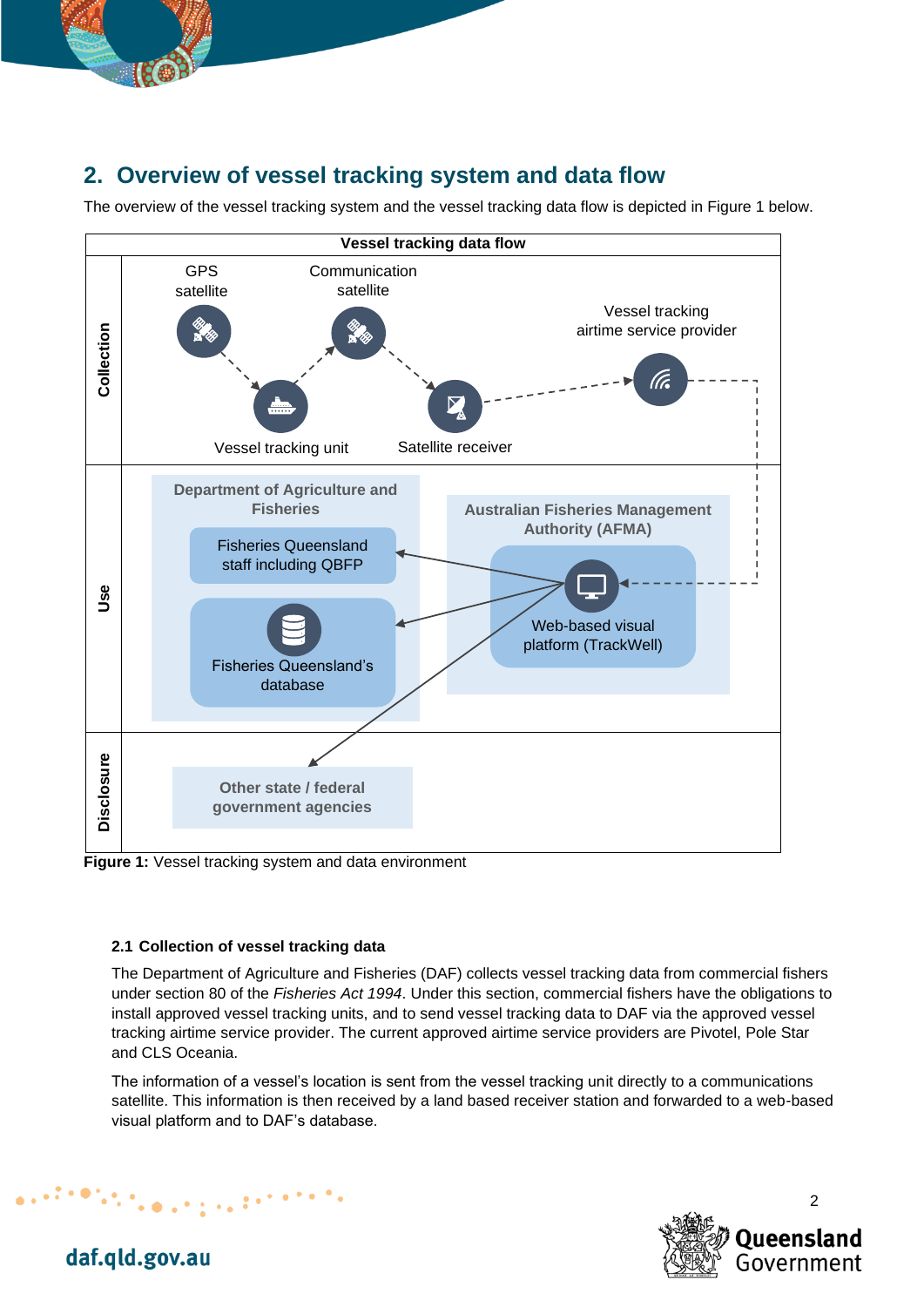

#### **2.2 Use of vessel tracking data**

The web-based visual platform is accessible by relevant DAF staff members including Queensland Boating and Fisheries Patrol officers to help monitor compliance. The web-based visual platform is managed by the Australian Fisheries Management Authority (AFMA), the Australian Government fisheries agency.

Vessel tracking data collected by DAF is used to:

- monitor quota in near real time (e.g. deducting fishing days from individual's quota)
- monitor compliance with area and seasonal closures (including marine park zones)
- provide intelligence and evidence for investigations
- help validate logbook data on where and when fishing occurred
- provide fishing effort data that is used in stock assessments to estimate the biomass of a fish stock
- help inform fishery management changes that may be needed.

#### **2.3 Disclosure of vessel tracking data**

Under section 217A of the *Fisheries Act 1994*, DAF may enter into information sharing arrangements with other state or federal government entities to share vessel tracking data if it helps that entity to perform functions under a law of the relevant state or federal government. These external state / federal agencies only have access to the web-based visual platform, not the database, which is kept by DAF.

Separate to any information sharing arrangements under section 217A of the *Fisheries Act 1994*, section 217B of the *Fisheries Act 1994* allows DAF to disclose vessel tracking data in certain circumstances. These include if DAF has the consent of the person to whom the information relates or in certain situations where the disclosure is required or permitted by law.

## **3. Data security controls**

#### **3.1 Vessel tracking providers**

DAF has established a deed of confidentiality and privacy with the vessel tracking unit and airtime service providers to safeguard vessel tracking data collected from commercial fishers. The deed of confidentiality and privacy outlines the providers' obligations to keep data secure and confidential and ensure it is not used for personal gain.

Separate to this, vessel tracking contracts between commercial fishers and the providers have standard terms and conditions that limits liability of the company. This is like mobile telephone plans. As is the case with most commercial contracts, liability is limited and based on proven negligence. These contracts are still subject to federal and state consumer and privacy legislation that protects the rights of individuals.

Vessel tracking providers have their own internal processes and security controls to ensure safe handling of personal information. Further details on management of private information by vessel tracking providers can be found in the contract held between fishers and the providers, as well as their privacy policy that are available online.

• Pivotel's privacy policy [\(https://www.pivotel.com.au/privacy\\_policy/\)](https://www.pivotel.com.au/privacy_policy/)

 $\mathcal{L}_{\text{max}}$  , and the first state  $\mathcal{L}_{\text{max}}$ 

Pole Star's privacy policy [\(https://www.polestarglobal.com/privacy-cookie-policy\)](https://www.polestarglobal.com/privacy-cookie-policy)

In addition, Pole Star Space Applications Ltd is certified to ISO 27001 Information Security Management Standard.



daf.qld.gov.au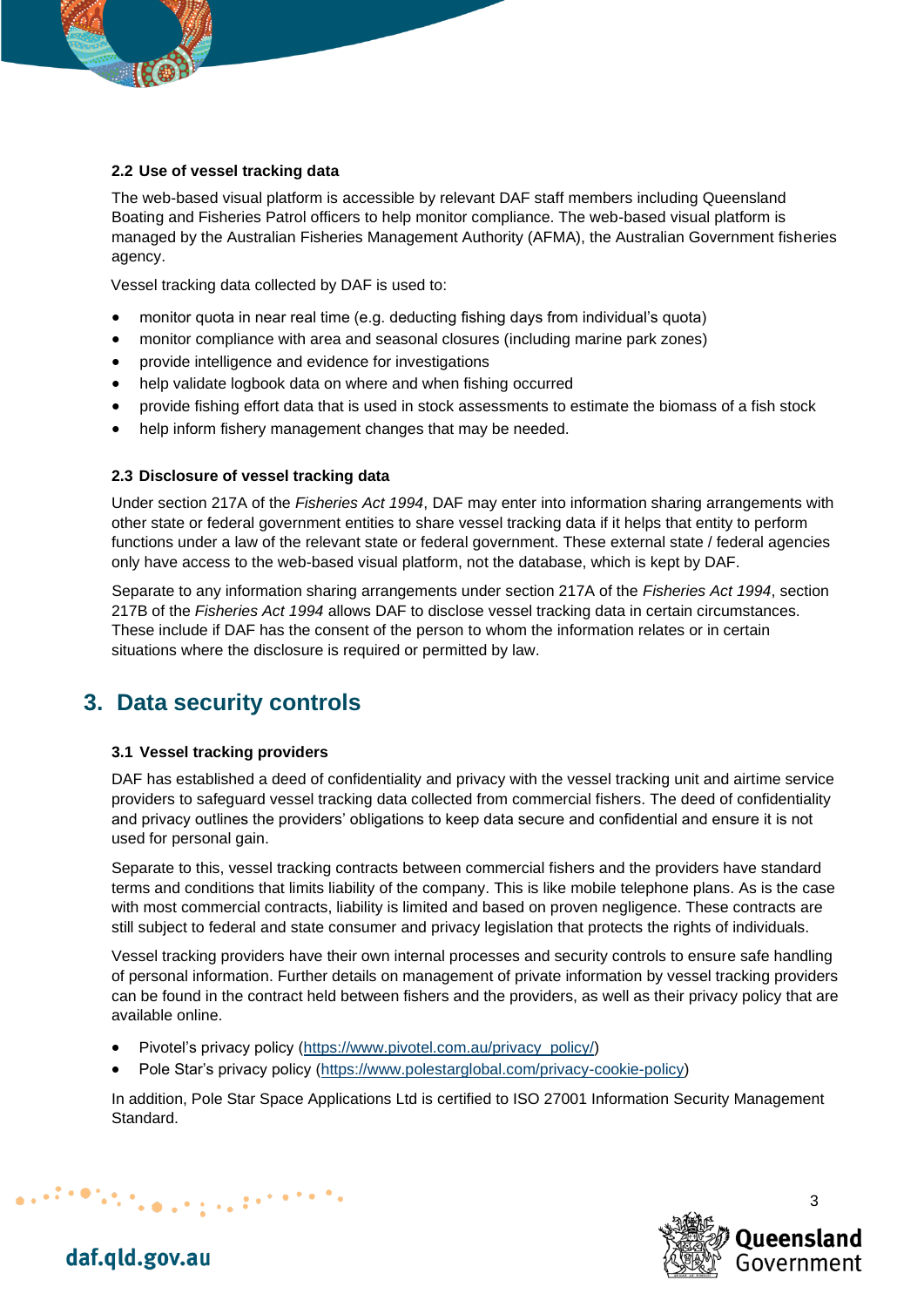

#### **3.2 Web-based visual platform (TrackWell)**

The web-based visual platform, called TrackWell, is currently governed and used by the Australian Fisheries Management Authority (AFMA) to manage the Australian Government fisheries. In terms of the management of private and confidential information, the level of security meets the federal data security requirement. AFMA is required to comply with the Australian Government Information Security Manual. All the contractual requirements with Trackwell, including security and privacy provisions, are in accordance with Australian Signals Directorate specifications and Australian Government procurement, security, data and privacy regulations, guidelines and rules.

Access to TrackWell is restricted to authorised and appropriate personnel in DAF to perform functions under the *Fisheries Act 1994*. TrackWell is currently accessible to the Vessel Tracking team members to provide vessel tracking administrative support and to Queensland Boating and Fisheries Patrol officers to assist with compliance. Access to TrackWell is also provided to personnel in other state and federal government entities, which DAF has an information sharing agreement with to share vessel tracking data under section 217A of the *Fisheries Act 1994*.

The following controls were implemented within the TrackWell applications and configuration:

- Role-based permissions that enable limit of use or access by each user
	- $\circ$  These permissions include a read-only access, access limited to jurisdiction, administrative access to update vessel tracking unit details and high-level administrative access to add new users.
- Automatic locking of accounts after a period of inactivity
- Password setting
- Ability to audit search parameters that an individual undertakes in the application.

In addition to the configured controls above, the following form part of current operational procedure to maintain logical access to TrackWell:

- Access requests require review and approval.
	- o All DAF staff must complete the Code of Conduct.
	- $\circ$  Requests from other government entities that have an information sharing arrangement under section 217A of the *Fisheries Act 1994* must be accompanied by their Director approval.
- Access levels are reviewed quarterly.
- Monthly QBFP user audit is conducted to ensure up-to-date user list.
- Access provided to other agencies is periodically confirmed for appropriateness.
- Audit logs in TrackWell that enable identification of user activity.

#### **3.3 DAF's database**

Vessel tracking data stored in DAF's database is used by DAF to conduct fishing effort analysis and data validation. Access to the database is restricted to relevant DAF staff members and reviewed periodically.

The following physical access controls are applicable to servers that store the vessel tracking data:

- Servers are housed in locked buildings.
- Access to servers is restricted to issued swipe cards.

#### **3.4 External service providers**

External service providers contracted to maintain the operation of DAF's systems are required to undergo annual Code of Conduct training. Additionally, the contract held with service providers includes a Deed of Confidentiality to safeguard private and confidential information that the service providers may access while performing their work.



### daf.qld.gov.au

 $\mathcal{L}^{(1)}\left(\mathcal{D}^{(1)}\right)_{\mathcal{D}^{(1)}\left(\mathcal{D}^{(1)}\right)}=\mathcal{L}^{(1)}\left(\mathcal{D}^{(1)}\right)^{-1}\mathcal{D}^{(1)}\left(\mathcal{D}^{(1)}\right)^{-1}\mathcal{D}^{(1)}\left(\mathcal{D}^{(1)}\right)^{-1}\mathcal{D}^{(1)}\left(\mathcal{D}^{(1)}\right)^{-1}\mathcal{D}^{(1)}\left(\mathcal{D}^{(1)}\right)^{-1}\mathcal{D}^{(1)}\left(\mathcal{D}^{(1)}\right)^{-1}\mathcal{D}^{$